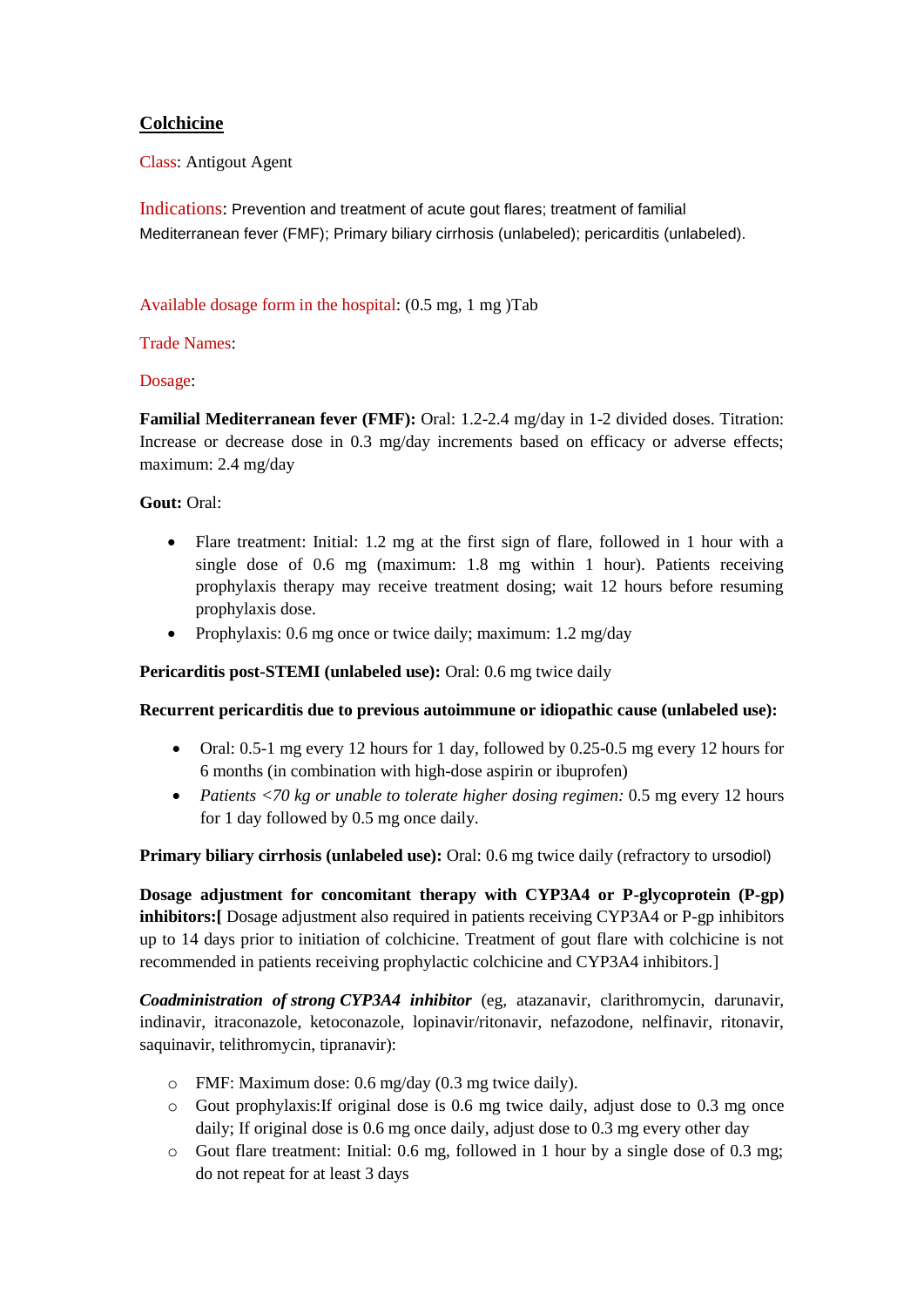*Coadministration of moderate CYP3A4 inhibitor* (eg, aprepitant, diltiazem, erythromycin, fluconazole, fosamprenavir, grapefruit juice, verapamil):

- o FMF: Maximum dose: 1.2 mg/day (0.6 mg twice daily)
- o Gout prophylaxis:If original dose is 0.6 mg twice daily, adjust dose to 0.3 mg twice daily **or** 0.6 mg once daily; If original dose is 0.6 mg once daily, adjust dose to 0.3 mg once daily
- o Gout flare treatment: 1.2 mg as a single dose; do not repeat for at least 3 days

### *Coadministration of P-gp inhibitor (eg, cyclosporine, ranolazine):*

- o FMF: Maximum dose: 0.6 mg/day (0.3 mg twice daily)
- o Gout prophylaxis:If original dose is 0.6 mg twice daily, adjust dose to 0.3 mg once daily; If original dose is 0.6 mg once daily, adjust dose to 0.3 mg every other day
- o Gout flare treatment: Initial: 0.6 mg as a single dose; do not repeat for at least 3 days

## **Renal Impairment doses**

*Concurrent use of colchicine and P-gp or strong CYP3A4 inhibitors is contraindicated in renal impairment. Fatal toxicity has been reported. Use of colchicine to treat gout flares is not recommended in patients with renal impairment receiving prophylactic colchicine.*

*FMF and Gout prophylaxis*: Cl<sub>cr</sub> 30-80 mL/minute: Monitor closely for adverse effects; dose reduction may be necessary.  $Cl_{cr}$  <30 mL/minute: Initial dose: 0.3 mg/day; use caution if dose titrated; monitor for adverse effects.

Dialysis (FMF): 0.3 mg as a single dose; use caution if dose titrated; dosing can be increased with close monitoring; monitor for adverse effects. Not removed by dialysis

Dialysis( Gout Prophylaxis): 0.3 mg twice weekly; monitor closely for adverse effects.

#### *Gout flare treatment:*

Cl<sub>cr</sub> 30-80 mL/minute: Dosage adjustment not required; monitor closely for adverse effects.

 $Cl<sub>cr</sub> < 30$  mL/minute: Dosage reduction not required but may be considered; treatment course should not be repeated more frequently than every 14 days.

Dialysis: 0.6 mg as a single dose; treatment course should not be repeated more frequently than every 14 days. Not removed by dialysis.

Hemodialysis: Avoid chronic use of colchicine.

## **Hepatic Impairment**